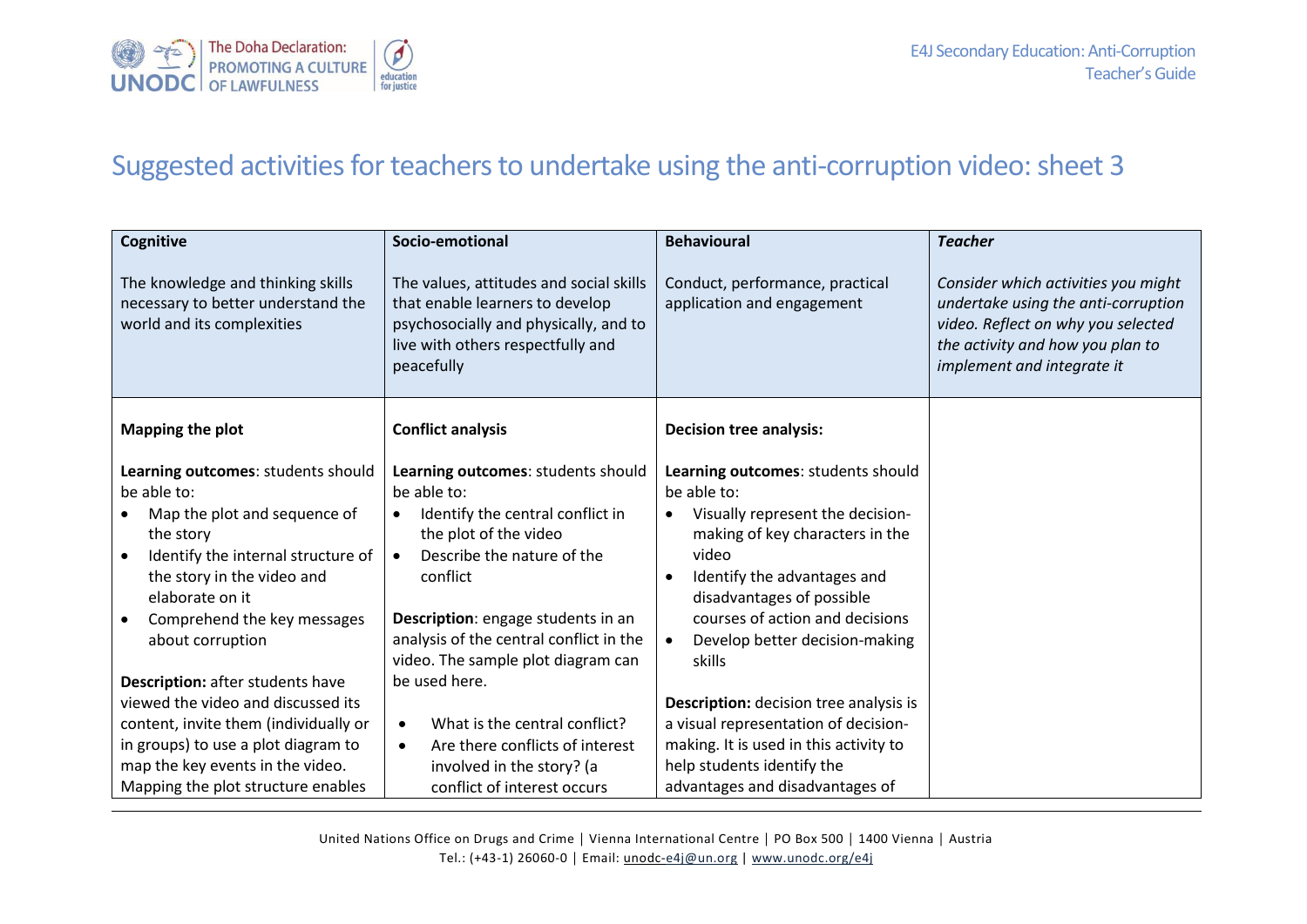



| visualization of the key features of   | when the public duty and                 | certain decisions.                                                 |  |
|----------------------------------------|------------------------------------------|--------------------------------------------------------------------|--|
| the story, which helps the students    | private interests of a public            |                                                                    |  |
| to comprehend the key messages         | official conflict. See the               | Decision tree analysis can be helpful                              |  |
| about corruption.                      | glossary for a fuller                    | in the discussion that follows the                                 |  |
|                                        | explanation of a conflict of             | viewing the video to help students                                 |  |
| 1. Students will need to know the      | interest)                                | identify the consequences of the                                   |  |
| basic elements of a plot diagram       | How does the creator of the<br>$\bullet$ | decisions made in the video. The                                   |  |
| (such as plot, exposition, inciting    | video present the conflict?              | analysis process can also help                                     |  |
| event, rising action, and climax). The |                                          | students develop better decision-                                  |  |
| sample plot diagram can be used        |                                          | making skills.                                                     |  |
| here.                                  |                                          |                                                                    |  |
|                                        |                                          | Explain to the students that when                                  |  |
| 2. Replay the various sections of the  |                                          | confronted with a difficult choice,                                |  |
| video to facilitate the mapping.       |                                          | problem or decision, it is important                               |  |
|                                        |                                          | to consider all available options and                              |  |
| 3. After the mapping is completed,     |                                          | alternatives. However, all                                         |  |
| students can add text and describe     |                                          | alternatives and options are not                                   |  |
| the exposition or the climax further.  |                                          | equal. Understanding the                                           |  |
|                                        |                                          | advantages and disadvantages of                                    |  |
|                                        |                                          | each is critical.                                                  |  |
|                                        |                                          |                                                                    |  |
|                                        |                                          | Carry out the following exercise                                   |  |
|                                        |                                          | using decision tree analysis. The                                  |  |
|                                        |                                          | sample decision tree analysis                                      |  |
|                                        |                                          | diagram can be used here.                                          |  |
|                                        |                                          |                                                                    |  |
|                                        |                                          | 1. Identify the problem in the<br>video (e.g., the hunter wants an |  |
|                                        |                                          | animal that she is not entitled                                    |  |
|                                        |                                          | to)                                                                |  |
|                                        |                                          |                                                                    |  |
|                                        |                                          |                                                                    |  |